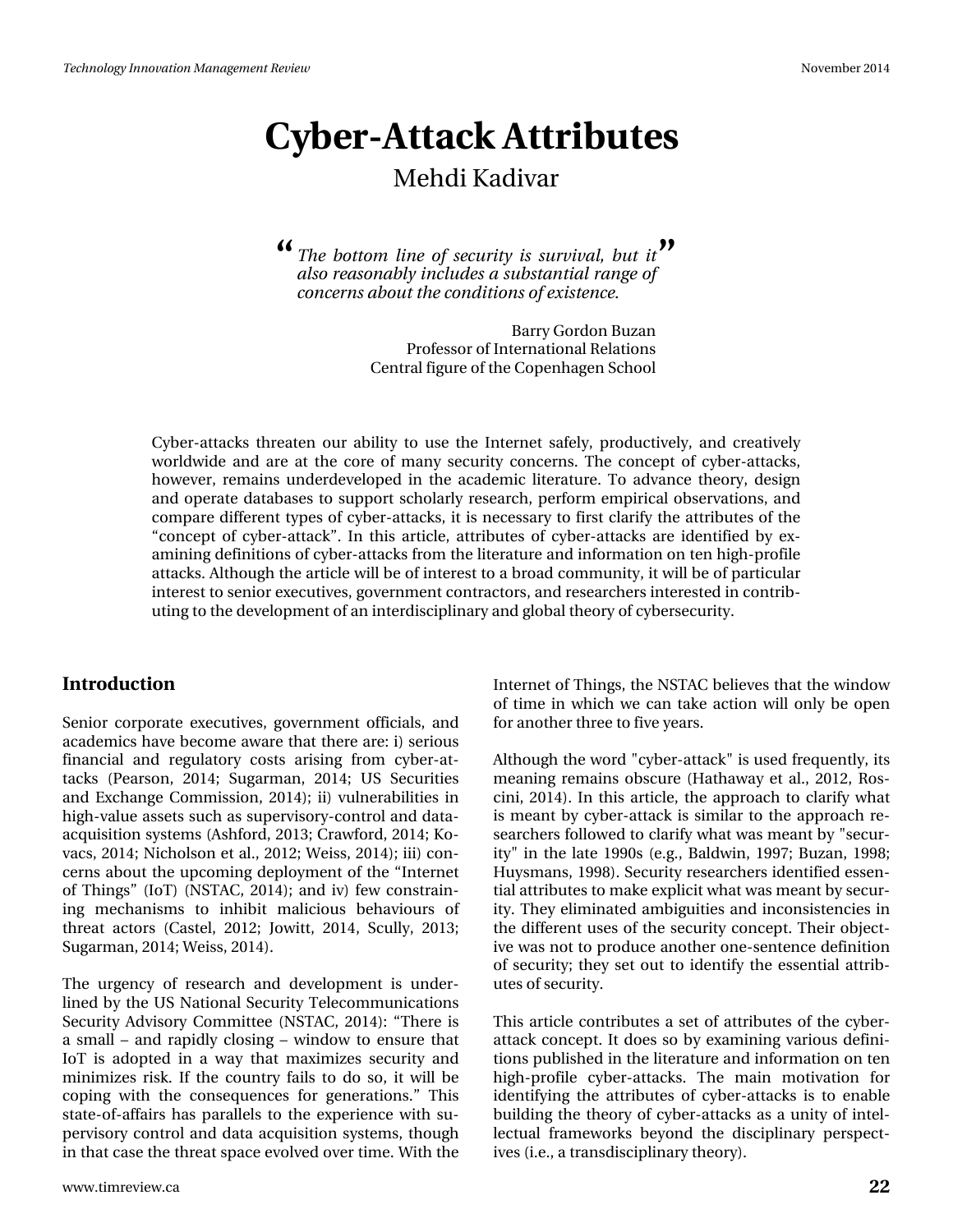*Mehdi Kadivar*

The remainder of this article infers the essential attributes of the cyber-attack concept from definitions of cyber-attacks found in the literature, synthesizes information on ten high-profile cyber-attacks, and uses it to provide concrete examples of the attributes of cyber-attacks.

### **Attributes from Definitions of Cyber-Attacks**

The journal articles published in the English language by organizations in North America and Europe were reviewed for the purpose of identifying definitions of "cyber-attack". The following six definitions of cyberattack were identified:

- 1. "Any action taken to undermine the functions of a computer network for a political or national security purpose." (Hathaway et al., 2012: p. 821)
- 2. "Use of deliberate actions perhaps over an extended period of time – to alter, disrupt, deceive, degrade, or destroy adversary computer systems or networks or the information and/or programs resident in or transiting these systems or networks." (Owens et al., 2009: p. 10)
- 3. "Operations, whether in offence or defence, intended to alter, delete, corrupt, or deny access to computer data or software for the purposes of (a) propaganda or deception; and/or (b) partly or totally disrupting the functioning of the targeted computer, computer system or network, and related computer-operated physical infrastructure (if any); and/or (c) producing physical damage extrinsic to the computer, computer system or network." (Roscini, 2014: p. 17)
- 4. "An exploitation of cyberspace for the purpose of accessing unauthorized or secure information, spying, disabling of networks, and stealing both data and money." (Uma & Padmavathi, 2013: p. 390)
- 5. "A hostile act using computer or related networks or systems, and intended to disrupt and/or destroy an adversary's critical cyber systems, assets, or functions. " (US Joint Chiefs of Staff, 2010: p.5).
- 6. "Efforts to alter, disrupt, or destroy computer systems or networks or the information or programs on them." (Waxman, 2011: p. 422)

Each definition shown above addresses one or more of the following five questions: i) What types of assets do

cyber-attacks target?; ii) What effect do cyber-attacks have on assets targeted?; iii) What motivates cyber-attacks?; iv) Which actors are involved in cyber-attacks?; and v) What are the durations of cyber-attacks?

The six definitions identified suggest that the concept of cybersecurity has at least five attributes.

- 1. *Actors:* At least two actors are involved in each cyberattack: the owner of the asset that is targeted and an adversary (US Joint Chiefs of Staff, 2010). The definitions of cyber-attack are not concerned with the nature of the adversaries. The offensive and defensive operations can be carried out by nation states, companies, groups, collectives, or individuals.
- 2. *Assets targeted:* Five of the six definitions provided above identify the assets cyber-attacks target. These assets include: computer systems and networks (Hathaway et al., 2012; Owens et al., 2009; US Joint Chiefs of Staff, 2010; Waxman, 2011); information, programs, or functions resident in or transiting systems or networks (Hathaway et al., 2012; Owens et al., 2009, Roscini, 2014; Waxman, 2011); computer-operated physical infrastructure (Roscini, 2014); and physical objects extrinsic to a computer, computer system, or network (Roscini, 2014).
- 3. *Motivation:* The motivations for cyber-attacks include accessing unauthorized or secure information, spying, and stealing both data and money (Uma & Padmavathi, 2013); national security and political causes (Hathaway et al., 2012); and propaganda or deception (Roscini, 2014).
- 4. *Effect on targeted assets:* Cyber-attacks result in the alteration, deletion, corruption, deception, degradation, disablement, disruption, or destruction of assets (Owens, et al., 2009; Roscini, 2014; Uma & Padmavathi, 2013; Waxman, 2011) as well as denying access to assets (Roscini, 2014). Definitions of cyber-attacks identify logical, physical, and cognitive effects on assets. Denial of access to assets is an example of logical effects. Cognitive effects include deception, meaning the use of false information to convince an adversary that something is true. Destruction of capital assets is an example of physical effects.
- 5. *Duration:* Only one definition of cyber-attacks mentions its intended duration. The definition by Owens, Dam, and Lin (2009) includes the possibility of a cyber-attack over an extended duration.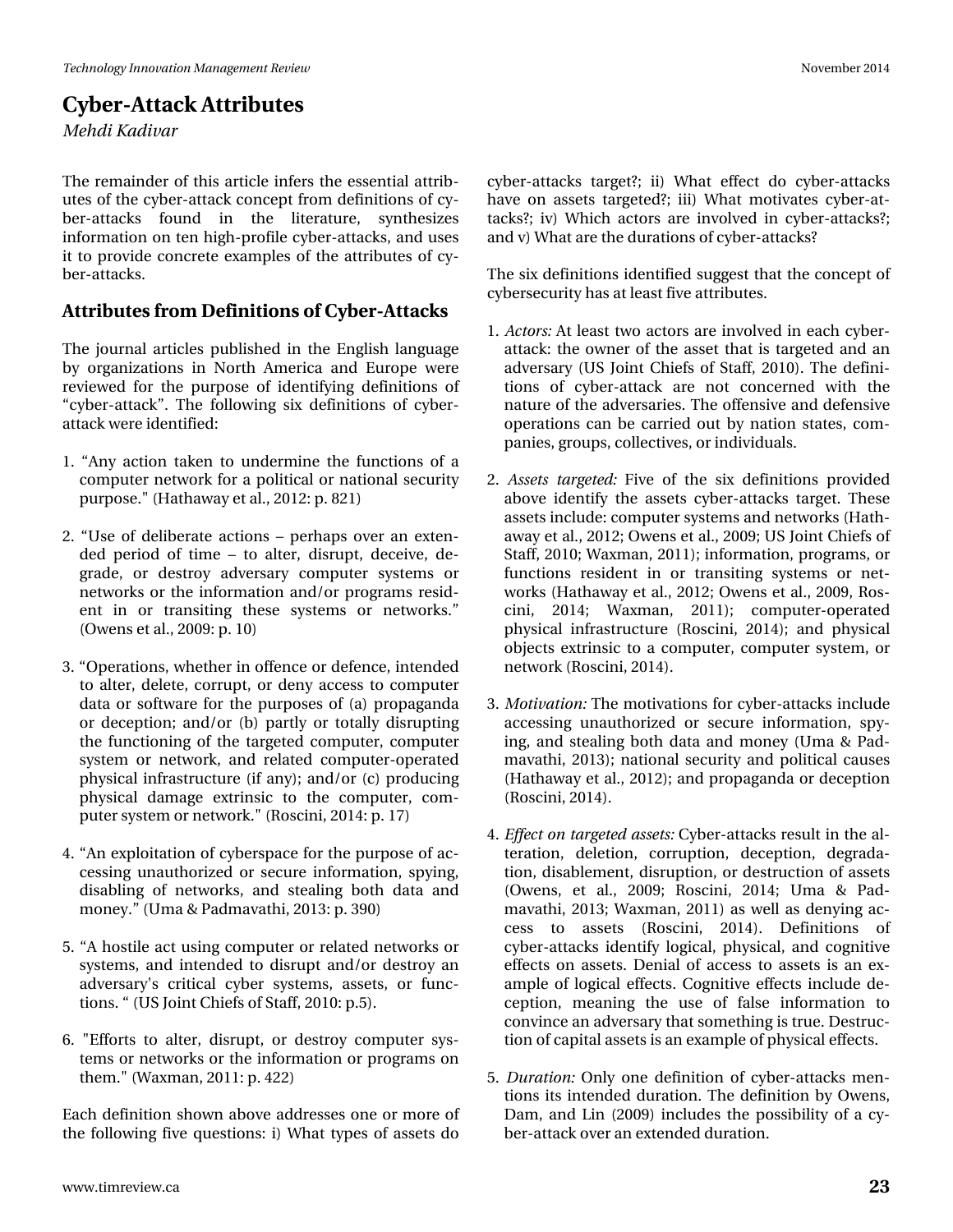*Mehdi Kadivar*

### **Examination of High-Profile Cyber-Attacks**

Information on 10 high-profile cyber-attacks was examined for the purpose of i) collecting data for the five attributes identified from the definitions of cyber-attacks and ii) identifying additional attributes. A security expert who provided advice throughout this research helped select the 10 high-profile cyber-attacks that would result in the highest possible diversity of industries in which the target organizations operated. He also helped identify reliable online sources of information about these cyber-attacks.

The use of high-profile attacks was purposeful. The intent was to gather as much information as possible about an attack from reliable sources. Upfront, it was clear that the selection of high-profile cyber-attacks would prevent overgeneralizing findings to attacks that were not high profile.

For each high-profile cyber-attack, a scenario was developed. A cyber-attack scenario is a description of the sequence of events that results from the interactions among the individuals and organizations involved in a cybersecurity breach as well as their stakeholders. A cybersecurity breach refers to an event where an individual has obtained information on a protected computer that the individual lacks authorization to obtain by knowingly circumventing one or more technological or physical measures that are designed to exclude or prevent unauthorized individuals from obtaining that information. The main actors in a cyber-attack scenario are the "known target" and the "alleged attacker."

### **Attributes of High-Profile Cyber-Attacks**

For each of the 10 cyber-attacks examined, Table 1 provides the information collected for the five attributes identified from the examination of the definitions of cyber-attacks.

Eight of the 10 cyber-attacks shown in Table 1 meet Damballa's (2010) definition of an advanced persistent threat: a cyber-attack that requires a high degree of stealthiness over a prolonged duration of operation in order to be successful. The two cyber-attacks in Table 1 that are not advanced persistent threats are (5) Cyber-Bunker's distributed denial-of-service attack on The Spamhaus Project and (9) Criminals who encrypt and decrypt data in users' computers. An advanced persistent threat attack is sophisticated and seeks to achieve ongoing access without discovery (Hashimoto et al.,

2013). The duration of the advanced persistent threats ranged from 8 to 32 weeks. Four of the advanced persistent threats contained customized code specifically developed for the attack: the attacks that targeted (1) Google, (2) Iran, (6) Target Corporation, and (7) TJX Companies.

The examination of these 10 cyber-attacks suggested that at least six additional cyber-attack attributes exist:

- 1. *Attack vector:* The path or means by which an attacker can gain access to a computer or network server in order to deliver a payload or malicious outcome. An attack vector enables the exploitation of system vulnerabilities. Seven of the 10 cyber-attacks examined started with phishing or spear phishing (i.e., an email that appears to be from an individual or business that the user knows, but it is not). The cyber-attacks that started with phishing include those that targeted: (6) Target Corporation, (8) Bank customers, and (9) Computer owners. Those that started with spear phishing include: (1) Google, (3) New York Times, (4) Chemical and defence firms in United States, and (10) Gaming companies.
- 2. *Vulnerability:* Any form of weakness in a computing system or environment that can let attackers compromise a system's or environment's confidentiality, integrity, and availability (Foreman, 2009). A vulnerability is a weakness or gap in the efforts to protect an asset. A total of 18 vulnerabilities were exploited in the 10 cyber-attacks examined, and they can be organized into the five types specified in the United Kingdom's implementation of "ISO/IEC 27005: 2008: Hardware, Software, Network, Site and Personnel/Users (ISO, 2008). In our small sample, people and software account for 14 of the 18 vulnerabilities that attackers exploited.
- 3. *Malicious software:* Refers to software programs designed to damage or do other unwanted actions on a computer system. A variety of malicious software programs were used in the cyber-attacks examined. They include: Hydraq, Stuxnet, Poison Ivy, Botnet malware, Citadel, BlackPOS, Blabla sniffing, SpyEye, Nitro, and PlugX.
- 4. *Botnet reliance:* Refers to the cyber-attacks dependence on botnets (i.e., networks of computers infected with malicious software and controlled as a group without the owners' knowledge). Eight cyber-attacks relied on botnets: (1) Google, (3) New York Times, (4)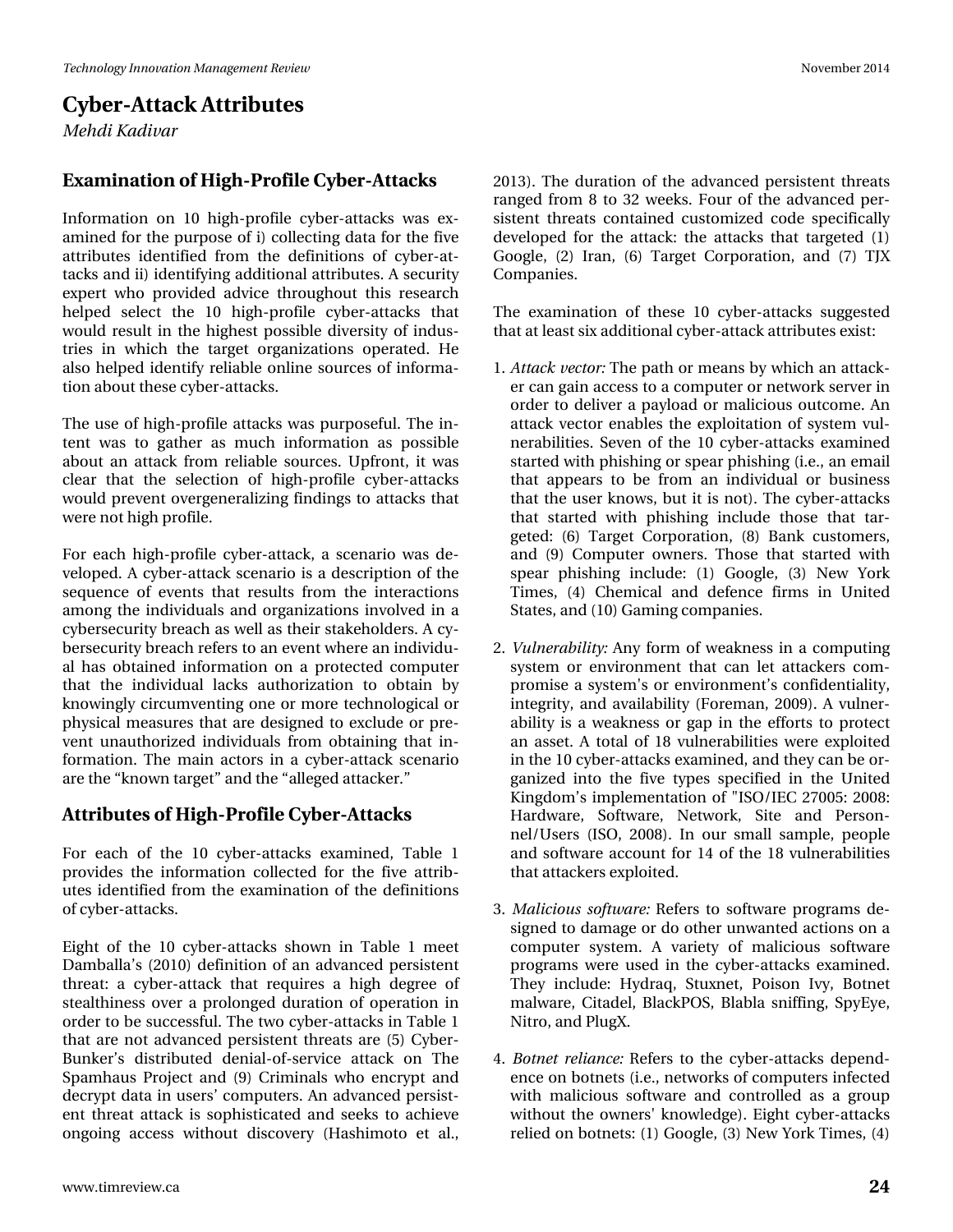*Mehdi Kadivar*

### **Table 1.** Five attributes of high-profile cyber-attacks

| Attack                  | 1. Actor:<br><b>Known Target</b>                                                              | 1. Actor:<br><b>Alleged Attacker</b>                                                     | 2. Asset Targeted                                                                                                                               | 3. Motivation                                                                                                                                               | 4. Effect<br>on Targeted Asset                                                                                         | 5. Attack<br><b>Duration</b>                    |
|-------------------------|-----------------------------------------------------------------------------------------------|------------------------------------------------------------------------------------------|-------------------------------------------------------------------------------------------------------------------------------------------------|-------------------------------------------------------------------------------------------------------------------------------------------------------------|------------------------------------------------------------------------------------------------------------------------|-------------------------------------------------|
| 1                       | Google<br>(multinational<br>specializing in<br>Internet-<br>related services<br>and products) | <b>Elderwood Gang</b><br>(large Chinese<br>cyberespionage<br>organization)               | Source code repositories<br>that support supply chain<br>functions                                                                              | Collect valuable<br>proprietary information<br>of businesses                                                                                                | Gmail database was<br>modified to allow<br>extraction of information<br>without detection                              | 28 weeks<br>(Jun to Dec<br>'09                  |
| $\boldsymbol{2}$        | Iran                                                                                          | Israel & US                                                                              | Nuclear centrifuges<br>controlled by computers<br>at Natanz, Iran                                                                               | Delay Iran's nuclear R&D<br>program                                                                                                                         | 1,000 centrifuges<br>destroyed                                                                                         | 32 weeks<br>(Nov '07 to<br>Jun $'10$            |
| 3                       | New York<br>Times:<br>publisher of<br>American daily<br>newspaper                             | Hackers who used<br>methods of the<br>Chinese military                                   | Passwords and data of<br>reporters and other<br>employees                                                                                       | Obtain names of people<br>who provided<br>information about<br>relatives of China's prime<br>minister accumulating<br>billions through business<br>dealings | Data of 50 employees<br>copied and uploaded to<br>external server without<br>detection                                 | 28 weeks<br>(Oct <sup>'</sup> 12 to<br>Jan '13) |
| 4                       | Chemical &<br>defence firms<br>in US                                                          | <b>Covert Grove</b><br>(group located in<br>Hebei region in<br>China)                    | Domain administrator<br>credentials and networks<br>of computers that store<br>information                                                      | Collect valuable<br>proprietary information<br>of businesses                                                                                                | Data from 48 companies<br>copied and uploaded to<br>external server without<br>detection                               | 12 weeks<br>(Jul to Sep<br>'11)                 |
| 5                       | The Spamhaus<br>Project (not-<br>for-profit that<br>tracks<br>spammers)                       | CyberBunker (an<br>Internet service<br>provider)                                         | The Spamhaus Project<br>website                                                                                                                 | Retaliate against<br>Spamhaus for identifying<br>CyberBunker as hosting<br>spammers and asking its<br>upstream service<br>provider to cancel service        | Website not available to<br>users                                                                                      | 2 weeks<br>(Mar '13)                            |
| 6                       | Target<br>Corporation<br>(American<br>discount<br>retailer)                                   | Criminal group                                                                           | Confidential customer<br>information                                                                                                            | Obtain confidential<br>information                                                                                                                          | Data from 110 million<br>customers copied and<br>uploaded to external<br>server without detected                       | 8 weeks<br>(Nov to<br>Dec '13)                  |
| $\overline{\mathbf{z}}$ | <b>TJX</b><br>Companies<br>(American<br>apparel and<br>home goods<br>company)                 | Criminal group                                                                           | Credit and debit card<br>numbers                                                                                                                | Obtain confidential<br>information to sell                                                                                                                  | Data from 94 million<br>customers copied and<br>uploaded to external<br>server without detection                       | 32 weeks<br>(May '06 to<br>Jan '07)             |
| 8                       | Bank<br>customers                                                                             | Aleksandr<br>Andreevich<br>Panin, a.k.a.<br>"Gribodemon"<br>and "Harderman<br>" (Hacker) | 1.4 million computers<br>that store online banking<br>credentials, credit card<br>data, user names, PINs,<br>and other sensitive<br>information | Obtain confidential<br>information to sell                                                                                                                  | Sensitive information in<br>30,000 bank accounts<br>was copied and uploaded<br>to external server without<br>detection | In progress                                     |
| 9                       | Computer<br>owners                                                                            | Criminals                                                                                | Users' data or systems                                                                                                                          | Demand ransom to<br>restore access                                                                                                                          | 250,000 computers<br>encrypted                                                                                         | In progress                                     |
| 10                      | Gaming<br>companies                                                                           | Criminals                                                                                | Digital certificates for the<br>secure exchange of<br>information over the<br>Internet using the public<br>key infrastructure                   | Obtain confidential<br>information to sell                                                                                                                  | Data from up to 30<br>gaming companies<br>copied and uploaded to<br>external server without<br>detection               | In progress                                     |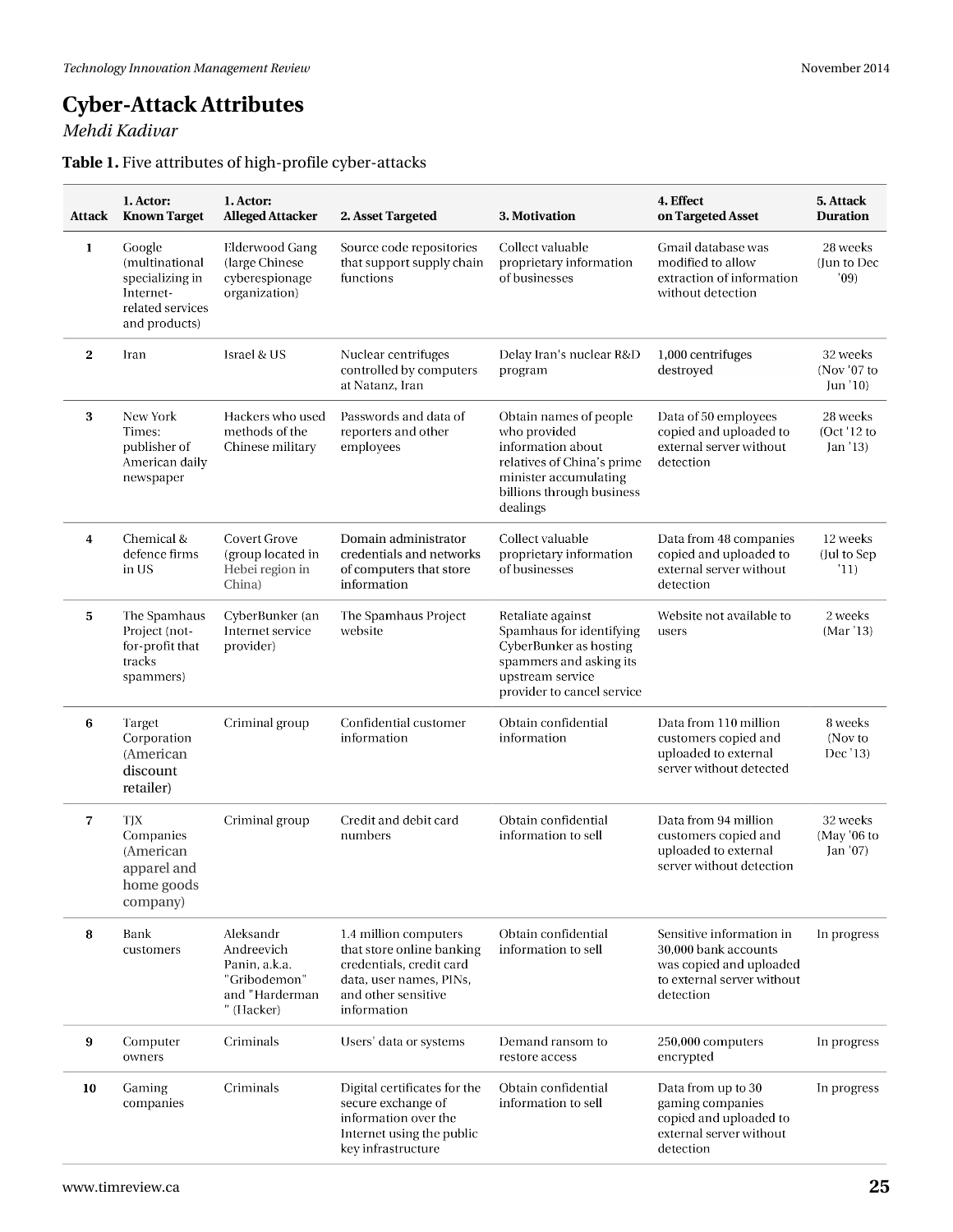*Mehdi Kadivar*

Chemical and defence firms, (5) The Spamhaus Project, (6) Target Corporation, (8) Bank customers, (9) Computer owners, and (10) Gaming companies.

- 5. *Origin:* Refers to the geographical origin of the cyberattack. Four of the 10 cyber-attacks in the sample were alleged to have originated from China: (1) Google, (3) New York Times, (4) Chemical and defence firms, and (10) Gaming companies; four were from Eastern Europe (6) Target Corporation, (7) TJX Companies, (8) Bank customers, and (9) Computer owners: one originated from the United Kingdom and Spain; and one was from Israel and the United States.
- 6. *Destination:* Refers to the region affected by the cyber-attack in the near term. Eight of the 10 high-profile cyber-attacks targeted organizations in the United States. The two cyber-attacks that did not target organizations in the United States were (2) Iran and (5) The Spamhaus Project. However, seven of the eight attacks that targeted organizations in the United States also targeted organizations in other parts of the world (i.e., Australia, Bahrain, Bangladesh, Brazil, Canada, China, Eastern Europe, France, India, Ireland, Mexico, Oman, Puerto Rico, Russia, Saudi Arabia, South East Asia, and the United Kingdom).

### **Conclusion**

Through the analysis of six definitions of the term cyber-attack and ten high-profile cases of cyber-attack, this article identified 11 important attributes of cyberattacks following an approach similar to the one that was used in the late 1990s to clarify what is meant by "security". In summary, these attributes are:

- 1. Actors
- 2. Assets targeted
- 3. Motivation
- 4. Effect on targeted assets
- 5. Duration
- 6. Attack vector
- 7. Vulnerability
- 8. Malicious software
- 9. Botnet reliance
- 10. Origin
- 11. Destination

These attributes could be further categorized as Attack Intent (Actors, Origin, Destination, Motivation), Attack Impact (Assets targeted, Effect on targeted assets, Duration) and Attack Path (Initiation approach, Vulnerability, Malicious software, Botnet reliance).

Cyber-attack studies are at the core of cybersecurity studies. However, what is meant by "cyber-attack" is not clear and the field is underdeveloped. Definitions of cyberattack vary (Hathaway et al., 2012; Owens et al., 2009), and some are ambiguous. Ambiguous definitions of cyber-attacks hamper the prosecution of criminals (Whitehouse, 2014).

The analysis carried out opens up interesting areas for future research. For example, this study examined 10 instances of *successful* cyber-attacks; future studies can examine the attributes of cyber-attacks that failed or were only partially successful. The purpose of studying failed cyber-attacks or those that were partially successful is to identify missteps, symptoms, causes, and the reasons that attackers came and went.

### **About the Author**

**Mehdi Kadivar** is completing his MASc in Technology Innovation Management at Carleton University in Ottawa, Canada. He holds a Bachelor of Science degree in Business Administration from the American University of Sharjah, Iran. Previously, he worked as a system maintenance expert at the Petrochemical Industries Design and Engineering company and as an intern at the Emirates National Bank of Dubai.

#### **References**

Ashford, W. 2013. US Researchers Find 25 Security Vulnerabilities in SCADA Systems. *ComputerWeekly.com*, October 18. http://www.computerweekly.com/news/2240207488/USresearchers-find-25-security-vulnerabilities-in-SCADA-systems

Blank, L.R. 2013. International Law and Cyber Threats from Non-Sate Actors, *International Law Studies,* 89:157-197. http://ssrn.com/abstract=2194180

- Buzan, B. 1991. *People, States and Fear: An Agenda for Security Analysis in the Post-Cold War Era.* Brighton: Wheatsheaf.
- Buzan, B., Waever, O., & De Wilde, J. 1998. *Security: A New Framework for Analysis.* Boulder, CO: Lynne Rienner Publishers.
- Castel, M. E. 2012. International and Canadian Law Rules Applicable to Cyber Attacks by State and Non-State Actors. *Canadian Journal of Law & Technology,* 10(1): 89-120. https://ojs.library.dal.ca/CJLT/article/view/4833/4353